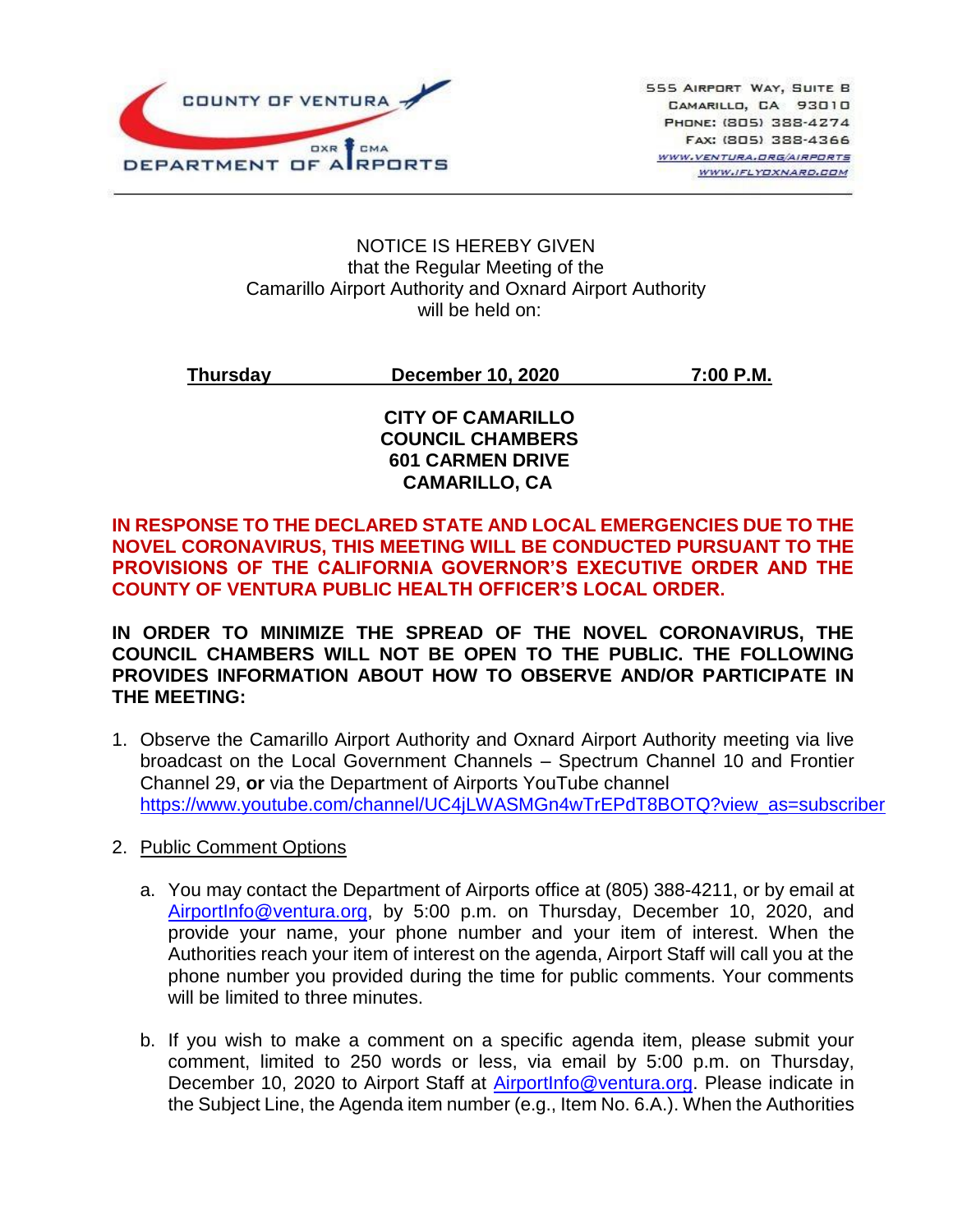reach your item of interest on the agenda, Airport Staff will read your comment during the time for public comments.

c. If you are watching the live broadcast of the meeting and would like to make either a general public comment (Item 4) for airport related items not on the agenda or to comment on a specific agenda item as it is being heard, please submit your comment, limited to 250 words or less, via email to Airport Staff at [AirportInfo@ventura.org.](mailto:AirportInfo@ventura.org) Please indicate in the Subject Line, the Agenda item number (e.g., Item No. 6.A.). Every effort will be made to read your comment during the time for public comments when the Authorities reach your item of interest on the agenda.

# **AGENDA**

- **1. CALL to ORDER and PLEDGE of ALLEGIANCE**
- **2. ROLL CALL**
- **3. APPROVAL of MINUTES – September 10, 2020**
- **4. PUBLIC COMMENT PERIOD**
- **5. UNFINISHED BUSINESS – None**
- **6. NEW BUSINESS**

### **OXNARD AIRPORT AUTHORITY**

**A. Subject: Receive and File an Update on the Follow-up Requested by the Oxnard Airport Authority During its September Meeting Regarding FAA Consultation of Alternative 4 for the Oxnard Airport Runway 7-25, Taxiway Connectors, and Parallel Taxiway Pavement Reconstruction Project**

#### **Recommendation:**

Staff requests that your Commission/Authority receive and file an update on the follow-up requested by the Oxnard Airport Authority during its September meeting regarding Federal Aviation Administration consultation of Alternative 4 for the Oxnard Airport Runway 7-25, Taxiway Connectors, and Parallel Taxiway Pavement Reconstruction Project.

**B. Subject: Receive and File a Summary of the Second Tenant Workshop Held on November 17, 2020 for the Oxnard Airport Runway 7-25, Taxiway Connectors, and Parallel Taxiway Pavement Reconstruction Project**

### **Recommendation:**

Staff requests that your Commission/Authority receive and file a summary of the second tenant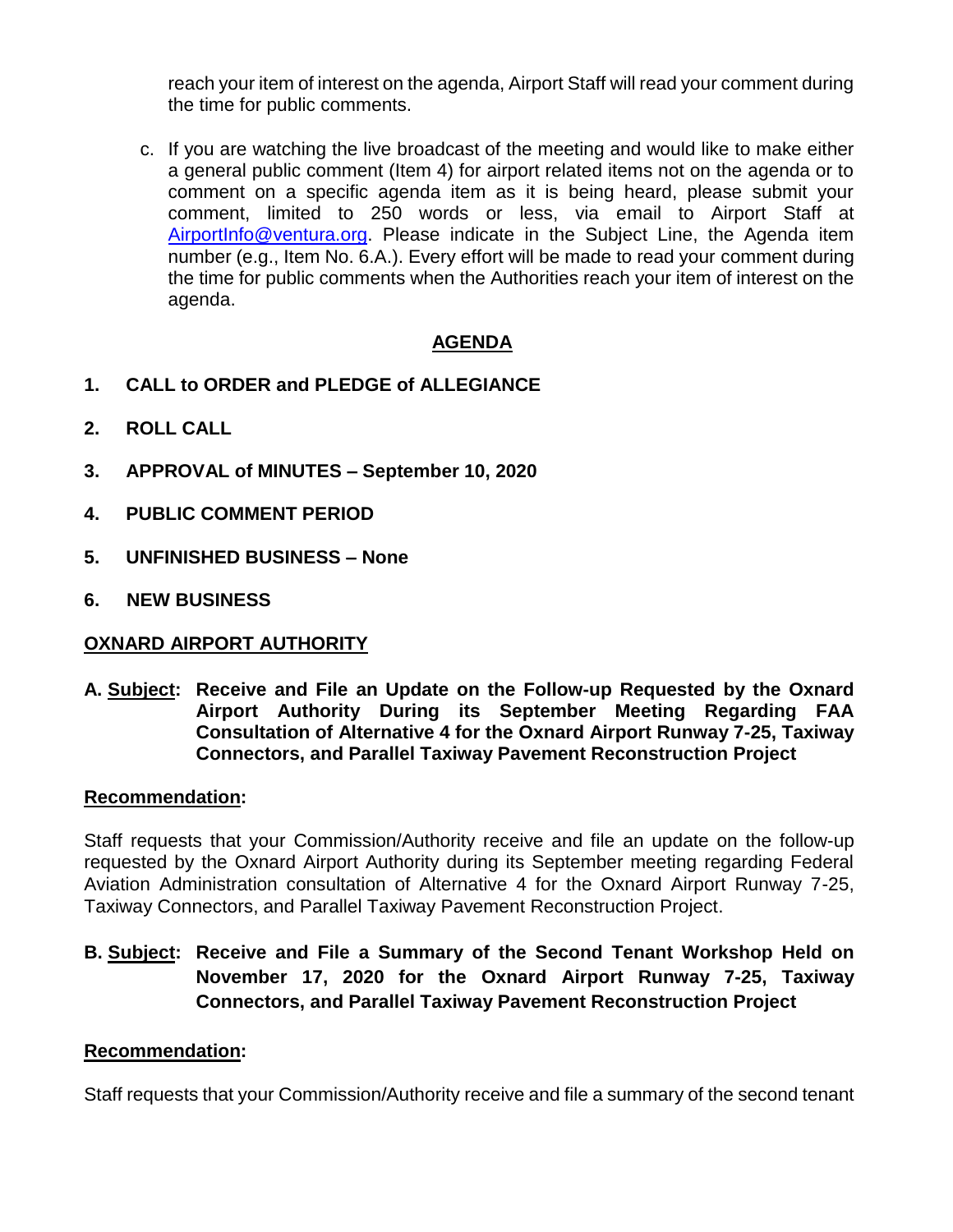workshop held on November 17, 2020 for the Oxnard Airport Runway 7-25, Taxiway Connectors, and Parallel Taxiway Pavement Reconstruction Project.

# **7. DIRECTOR'S REPORT**

# **8. REPORTS**

Monthly Activity Report – August, September, October 2020 Monthly Noise Complaints – August, September, October 2020 Consultant Reports – August, September, October 2020 Airport Tenant Project Status – September, October, November 2020 Project Status –September, October, November 2020 Financial Statements Period Ended – June 30, 2020 Financial Statements Fourth Quarter – FY 2019/2020 Meeting Calendar

## **9. CORRESPONDENCE**

Memorandum dated August 26, 2020 from Dave Nafie to Tenants at Camarillo and Oxnard Airports re: Dispute Resolution and the Role of Airport Operations Staff

Letter dated August 31, 2020 from Madeline Herrle to Jeff Weinstein, Oxnard Union High School District re: OUHSD Properties at 220 and 309 S. "K" Street, Oxnard

Letter dated August 31, 2020 from Kip Turner to David Haase, U.S. General Services Administration re: Application for Airport Surplus Property; DHS ICE Office Space; 275 Skyway Drive, Camarillo, Ventura County, California, 93010; GSA Control No 9-X-CA-0410 – AO

Letter dated September 8, 2020 from Madeline Herrle to Mark Sullivan, The Law Office of Mark F. Sullivan re: Airport Properties Limited, LLC; Public Records Request dated September 4, 2020

Email dated September 15, 2020 from Jannet Loera, Mead & Hunt to Al Richardson, Sam Samad, Carlos Mora, Timothy Hester, Federal Aviation Administration re: Oxnard Airport – Construction Phasing Input

Letter dated September 16, 2020 from Madeline Herrle to Mark Sullivan, The Law Office of Mark F. Sullivan re: Public Records Request dated September 8, 2020

Email dated September 18, 2020 from Al Richardson, Federal Aviation Administration to Jannet Loera, Mead & Hunt and Sam Samad, Carlos Mora, Timothy Hester, Federal Aviation Administration re: Oxnard Airport – Construction Phasing Input

Letter dated September 22, 2020 from Madeline Herrle to Mark Sullivan, The Law Office of Mark F. Sullivan re: Public Records Request dated September 4, 2020